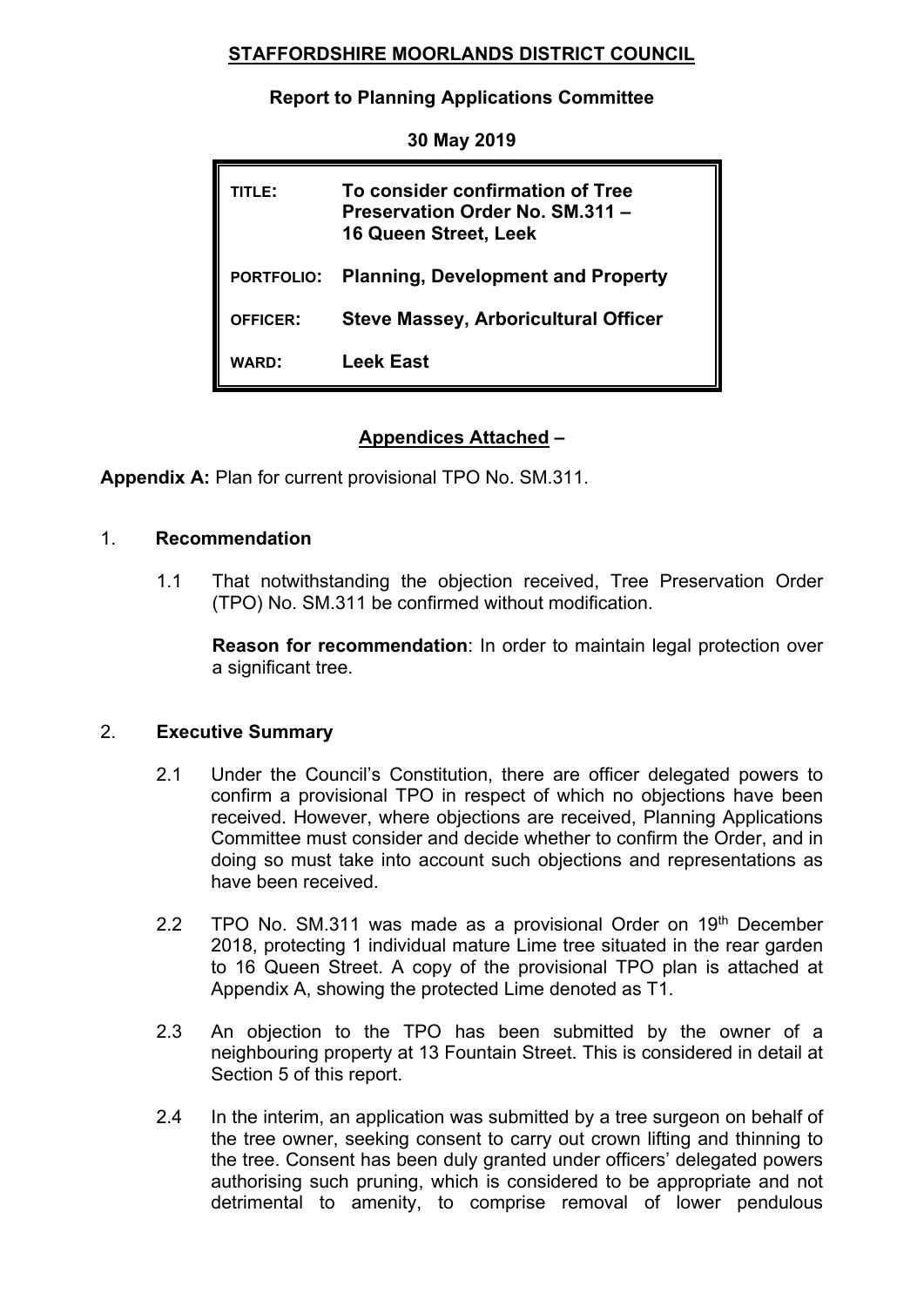secondary branches to provide clearance of approximately 6 – 7m all round beneath the crown and thinning the mid- and upper-crown. This work had not yet been carried out at the time of writing this report, although the tree surgeon confirms that he has been instructed and the approved work is planned for completion imminently.

- 2.5 The objector, whose property is directly behind, and overhung by, the protected tree, is aware of the proposed work, and considers that it should satisfactorily address his main concerns. However, at this stage the approved work has not been carried out, and the objection has not been withdrawn and so remains to be taken into account in deciding whether to confirm the Order.
- 2.6 Notwithstanding the grounds of objection, it is considered that the issues and concerns raised do not justify the removal of the Lime, and also that this tree is of significant public amenity value and appropriately protected by TPO. Furthermore, it appears very likely that the approved pruning work will shortly be carried out, and this would address and overcome the main grounds of objection. In conclusion it is now recommended that TPO No. SM.311 be confirmed without modification, in support of the Council's adopted Tree Strategy.

## **3 Background**

- 3.1 16 Queen Street is situated within the Leek Conservation Area, where there is generally a requirement to notify the local planning authority of proposed felling or pruning of trees. In compliance with this, notification was received of the intention to top the Lime tree, effectively removing its full crown and leaving only a standing pole stem and main scaffold limb stubs, approximately 5 – 6m high. Alternative pruning suggestions were put to the owner via the tree surgeon, but they wished to maintain the proposal to top the tree and have that determined. As this would have substantially reduced its amenity value and was not considered appropriate, the provisional TPO was made.
- 3.2 The subsequent TPO application for consent to prune the tree did then follow the suggested and more sensitive alternative management of crown lifting and thinning – as this was considered acceptable, consent for such work was granted under delegated powers. It is anticipated that this will shortly be implemented.
- 3.3 Although in the rear garden of 16 Queen Street, the Lime is readily visible from several surrounding publicly accessible locations in the vicinity. From Ball Haye Street, looking along Queen Street Car Park, this Lime is seen along with other similar trees around St Luke's Church. The tree is also seen from the wide paved alley alongside the churchyard linking Queen Street and Fountain Street, and directly from Queen Street itself looking into the shared entrance/car park to the adjacent flats at 12 Queen Street.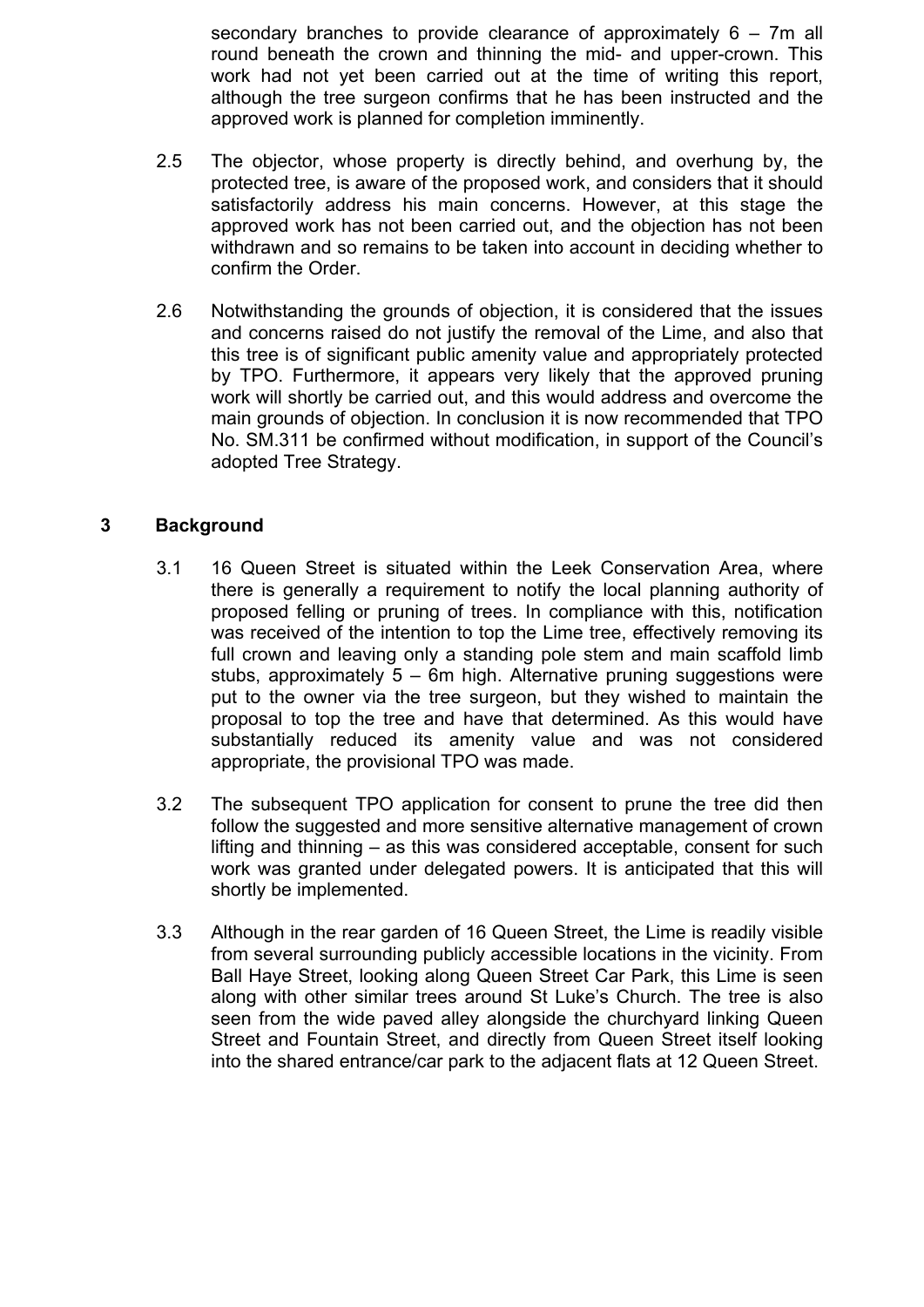#### 4. **Implications**

- 4.1 Community Safety (Crime Nil. and Disorder Act 1998)
- 4.2 Employees Nil.
- 4.3 Equalities This report has been prepared in accordance with the Council's Equal Opportunities policy.
- 4.4 Financial There is no financial liability on this Council arising from making and confirming, or not confirming, a TPO – with or without modification. However, following any subsequent application for consent, anyone suffering loss or damage arising as a consequence of the Council's decision to refuse consent, or to impose conditions when granting consent, may seek compensation from the Council, subject to the provisions of the Town and Country Planning (Trees) (England) Regulations 2012. Any claim must be submitted within 12 months of such an application or subsequent appeal being determined.
- 4.5 Legal Nil.
- 4.6 Sustainability Confirmation of the TPO would appropriately maintain protection over a tree of significant local amenity value, in support of local and national environmental protection objectives and the Council's adopted Tree Strategy.

#### Ben Haywood **Head of Development Services**

| <b>Background Papers</b> | Location                                                                                            | <b>Contact</b>                                                                 |
|--------------------------|-----------------------------------------------------------------------------------------------------|--------------------------------------------------------------------------------|
| TPO SM.311 file          | By request at:<br><b>Staffordshire Moorlands District Council</b><br><b>Moorlands House</b><br>Leek | <b>Steve Massey</b><br>Tel: (01538) 395788<br>trees@staffsmoorlan<br>ds.gov.uk |

**Decision:**

**Reason:**

**Interests Declared:**